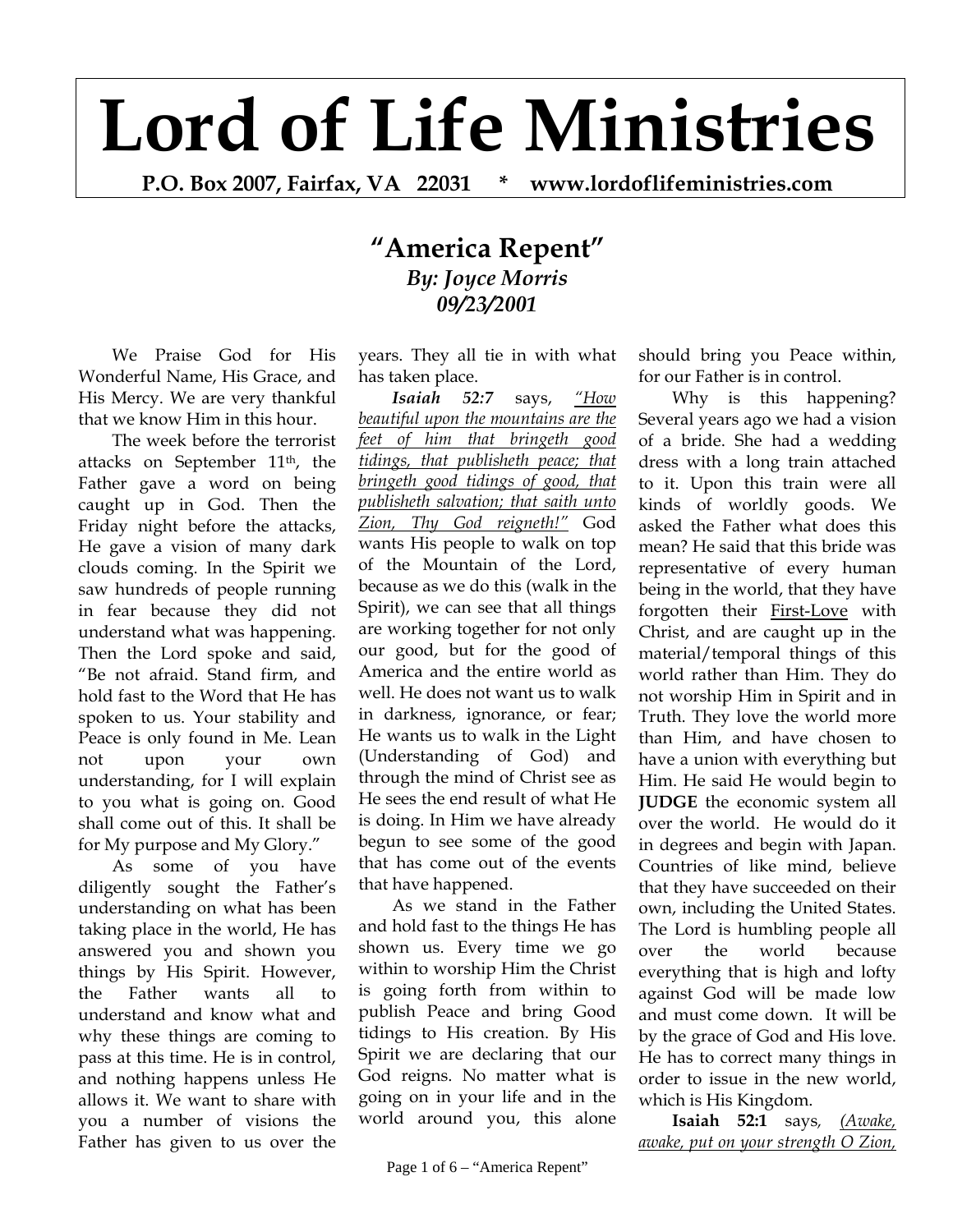*put on your beautiful garments, O Jerusalem the holy city.)* He is telling us to shake off the dust, from walking in the carnal nature (fleshly desires) that our soul lusts after and causes us to be driven to go after worldly things and not after God. The Lord has a purpose in everything that he allows. He judged Japan by an earthquake. He caused a bank in England to collapse and also Japan lost several millions in stock.

 In 1993 God gave another vision. It was New Year's Eve. We saw many months and years flying by, rapidly. During those months and years darkness increased in the earth. We saw floods, earthquakes and various disasters beginning to happen. We saw many people waking up and coming to know God as their savior, as their deliverer and their refuge. Sometimes it takes disasters to humble people so that they can receive the goodness of the Lord and all that he desires to give them.

 In 1993, God also said He would Passover America seven times. He said, "I will judge her like I did in the time of Moses." Egypt represents the world. God judges the very thing that man loves; the very thing that man worships and puts before God. He judged Egypt in degrees and then the judging increased as time went on. He said this would happen to America. The majority of Americans have not been awakened to realize what has been going on.

 The attacks of September 11<sup>th</sup> have gotten the attention of the whole world. There is good news of what came out of this and what will continue to result

from it. This is all part of God's plan. Remember God hardened Pharaoh's heart. Pharaoh was the enemy of Israel and he represented Egypt and everything that was against the Christ. We know that there are anti-Christ spirits in the world. God did say ;that man's heart would wax cold. Look at *Matthew 24:12, (There would be murder in men's hearts and they would not care or have feelings for another persons life.)* God had to use Pharaoh. He used the enemy to push Israel out of worldliness to bring a people into a place in Him where they would rely upon God and get to know Him as their Lord. Also to know and love Him as; EL SHADDAI. (The allsufficient one.) He wanted them to know that he would supply all their needs.

Pharaoh disobeyed but God still used him to push Israel out of Egypt. God is using these terrible attacks to awaken America to bring her to her knees and to humble her. He is trying to bring America to a spiritual awareness. This is the good news of our Lord and Savior. He loves us enough to bring us to correction. We did lose many lives; many loved ones, we could have lost many more if it had not been for God's grace and kindness and mercy. The people who died did not die in vain. They had a cause in God's plan and he ministered to them on the other side.

 A woman had a vision of many who died in the attacks and saw that God received them so that they could go into Him. God does not lose anyone. God has been trying for years to wake America up and to get her out of

her prejudice, her pride and her greediness. He wants her to understand that in the Kingdom of 'God there is righteousness, peace and joy. In God's Kingdom there is no Male or Female, Jew or Gentile, Black or White. We are all a part of each other. People all over the world are a part of one another. It has nothing to do with color or race. We all came out of God and all will be reconciled back into God. We have to begin to be kind to one another and show love toward one another. This terrorist attack caused America to forget about herself and not be caught up in selfcenteredness. God moved in New York and people began to care about one another, hugging and helping each other. It is a shame that it takes something like this to wake us up to what God has been saying all along. He has said that we must love one another and be kind to one another. Look at: *John 15:12*, "*(This is My commandment, that you love one another, as I have loved you.)"* We must turn back to our first love with our heavenly Father for that is the most important thing in our lives. God has given us years of plenty, but now we need to learn how to depend on God. What is the whole purpose in these recent happenings? The good news is that God is in control, and He does reign. We are not to be caught up in fear. Look at *Proverbs 29*, *(The fear of man brings a snare but whoever puts his trust in the Lord; shall be safe.)* This is a time to rejoice.

 It is true we do mourn and grieve for our country, but it is not a time for us to hate. God is love and merciful and just. It is a time for God's people to pray for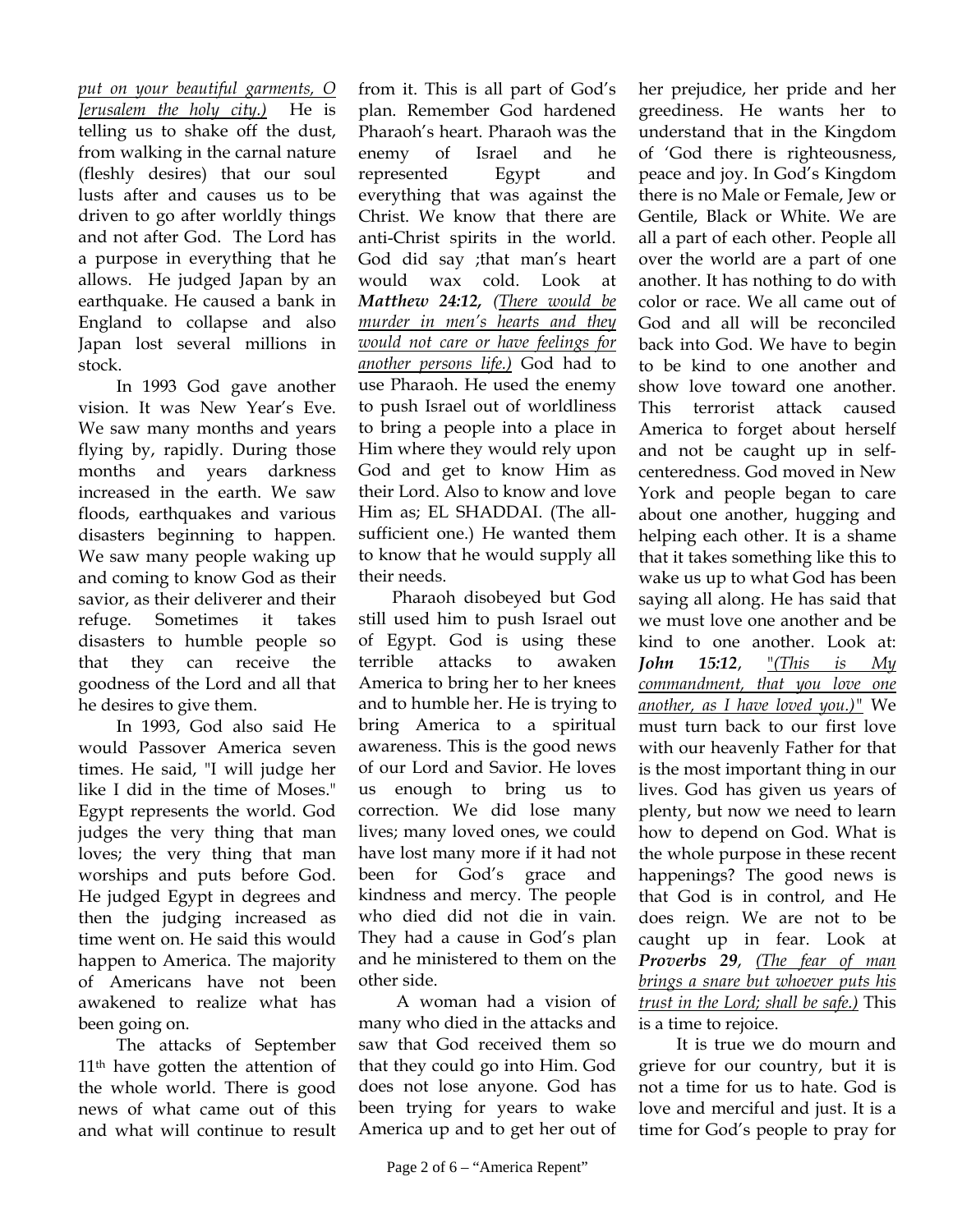the United States of America and for us to be guided by His wisdom and mercy. We must pray that He will bring about His correction in love and compassion. Even though He used Pharaoh to push Israel out of Egypt, God corrected Pharaoh at the Red Sea. The Father has a purpose for everything. He is a merciful God. He will not lose anyone because everyone came out of God and everyone is going back into God by His grace and mercy. You will find that in *Romans 5:10 (Amplified)*, God has a plan for His creation. We must be a people with forgiveness and mercy for others. We have been a country that has blessed our enemies. The United States of America has operated in the principles of the Kingdom of God many times. We have blessed and given to all of our enemies. This has been the plan of God, because the United States is spiritual Israel. God spoke in *Mathew 21:42-43*, "(*I have sent my servants and you killed them. I have sent my prophets and you have killed them. I will send my Son and you will kill Him. So to whom will I give the Kingdom of God? You have rejected the builder. You have rejected the stone, therefore I will give the Kingdom to another nation.)"* United States of America is the nation to whom God gave the gospel of the Kingdom of our Lord and Savior. We are to be a spiritual people and turn back to our first love in Christ. To be a beacon light to the nations that allows God to express and establish His Kingdom in them. To allow the Father to express His love and show just what His Kingdom is all about. Our Pledge states – One nation under God,

with liberty and justice (freedom) for all. Our Father will fulfill that. He will bring it to pass because the Kingdom of God must be preached to all nations as a witness and then shall the end come. His Kingdom is forever and it will not be removed. Therefore you must come out of the world and enter into the Kingdom of God.

 In His kingdom, there is an endless supply, you will lack in nothing. Those of you who have lost your jobs – read *Matthew 6:33 "(Seek ye first the Kingdom of God and His righteousness and all else will be added unto you.)"* As you put God first and have a love affair with Him, He will meet your needs. The Bible says the righteous shall not beg for bread. Therefore you need to know that God will take care of you even as He takes care of the lilies of the field and the birds of the air. He wants us to rely and depend on Him. This is the hour that Americans must return to putting God first in their lives. He wants us to put our trust wholly in Him and not try to do things in our own strength.

 The Father gave us a vision of something we thought would happen in the year 2000. We put the vision on a tape and sent it out, because we thought it was going to happen at that time. The vision was of a man being caught up to a high realm in God. This man was corporate. It was God's people who were all walking in the spirit and being more aware of God than ever before. They were walking in peace, joy and love in Christ. They were not walking in the flesh or in their emotions. God has tried, proven and tested a people. They have come to realize that God is in control and that all things work together for good for those who love Him. Therefore these are a people who can stand in the evil day and having done all, stand. They are not moved by what is happening in the world. They will stand firm and trust in the Lord and they will be like Paul. They will rejoice and be of good cheer.

In *Acts 27*, Storms were hitting while Paul was in the ship. A storm causes us to cast off the weights. In the ship they laid aside their weights because of the storm. It seems that we do not want to look at things or get rid of anything until some problem comes along. Thank God that He loves us enough to allow these things to happen to make us look at things that He wants to change in our lives.

 In the same vision there was a man holding a newspaper and he was trembling because of what he was reading. The Lord put a burden on some people at that time to be praying. I believe that whatever was going to happen was put off because God prevented it from happening at that time. Some men crossed the line into Canada, but they were caught. By the grace of God they were stopped, it was not God's timing. He had a plan and a specific day for it to happen. Later we will elaborate on why the attacks on New York had to happen on the eleventh day and why it was flight eleven. God does not miss anything. Everything goes exactly according to His purpose and His will. He is pointing out something for us to see. The Twin Towers in New York were a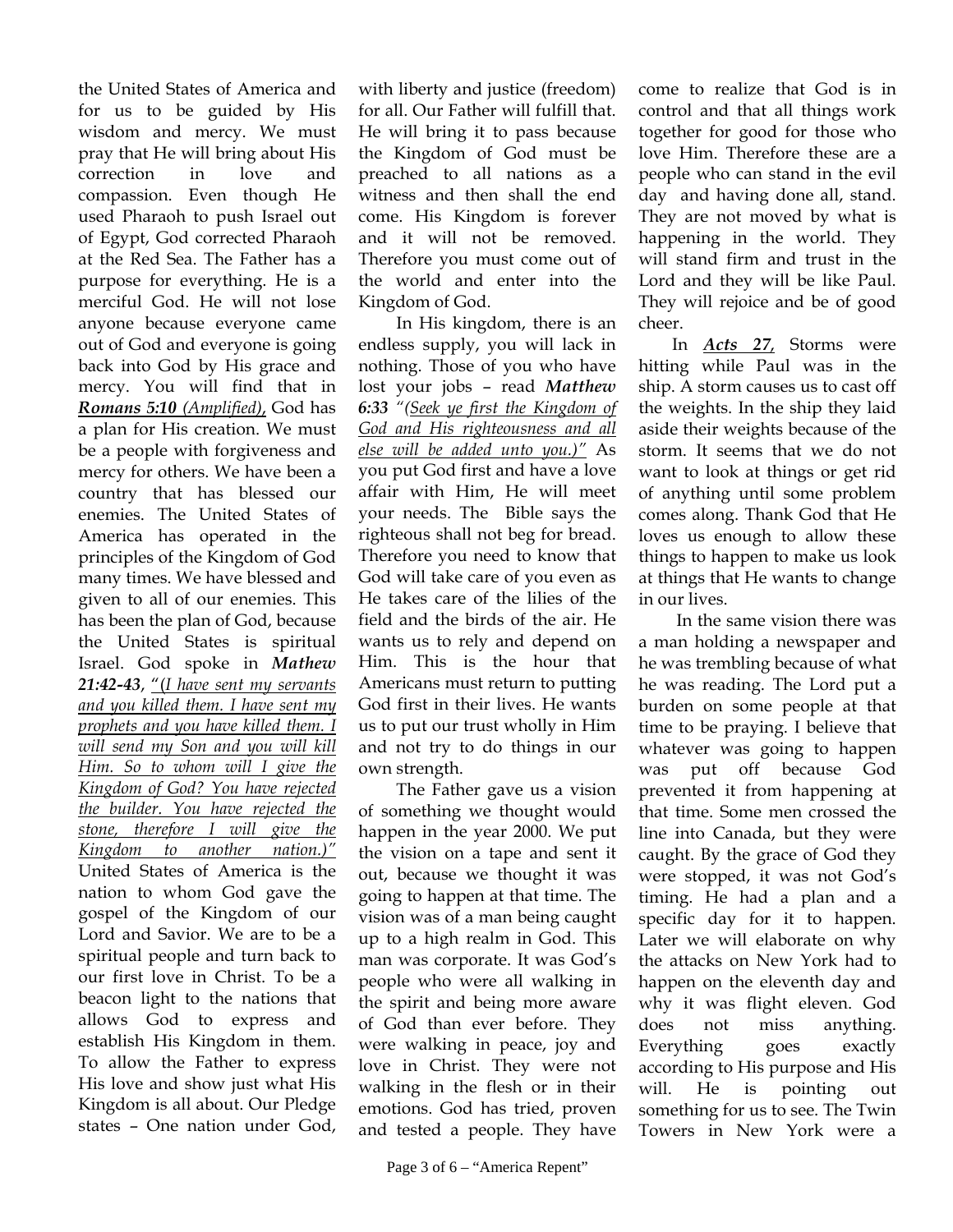witness to the entire world. What was God trying to show us?

 I want to share something with you about Babylon. God has been telling His people to get out of Babylon for a very long time. Babylon is mans system. It is what man teaches and it has nothing to do with the Kingdom of God or the love of God. Babylon is a mixture and is the tree of knowledge of good and evil. It is man trying to do everything in his own strength. Babylon represents the things that we love more than God and the Systems of the World. It is a representation of being confused in your mind. What are the gods or idols that we think about more than we think about God? They are what we constantly have on our minds, and the things for which we work and labor for. They all cause us to lose sight of God and His will and purpose. We are called for His will and purpose and not our own.

 God has a plan for His Sons. He has been telling us to mature, and grow up and come out of the world. He has been gathering His Sons from the four corners of the earth to take their positions in Christ, to rule and reign with Christ now. It is **NOW**. It has never been later. God has always wanted us to **RULE AND REIGN NOW**. He has need of you in this hour. He needs you to get in the spirit and to allow the mind of Christ to operate through you in order to minister all over the world by His spirit. *"It is not by might, nor by power, but by my spirit,"* saith the Lord. God can use you right in your home as you allow His thoughts to go out to creation. "*Stretch forth your hands and heal the nations.*" This is

what God wants His Sons to do. He is raising up His Sons to execute a word in this hour. A word, which the whole world is waiting to hear. He has to humble His people. They are not going to hear what He has to say until they are humbled. His word says, *"The humble shall hear and be glad."*

 Some of you have been waiting a long time to share what God has taught you, but God has kept you on the back burner. He has been burning out of you everything that is not like Him. He has set you there for a purpose and for this hour to share the gospel of the Kingdom of God. Not just to share but to express the Kingdom of God. Let your life be a witness to those around you. Let others see your peace, your stability and your trust in the heavenly Father.

 The good news is that God has been judging Babylon for several years. It has been little by little and bit by bit. He judged England and her government. He spoke to us even before that judging and let us know that He was going to bring out the dirty laundry for the whole world to see. He was going to cause man to see the corruption in the government. Only the Kingdom of God is going to work. Man's ideas will not work forever. God's Kingdom will go on throughout eternity. His government will remain forever. God spoke after the judgment of England and said, "He would judge our country". That He would start at the top and go through Congress and all down the line. What is in our government is also in the people. There is adultery, fornication and immorality. We were pointing the

finger at one man and we actually needed to take a good look at ourselves.

God wants America to wake up, and come out of her slumber. This in not only about terrorists but also about repentance. It is time for America to repent and for each individual to allow Christ to shine His light upon him or her. You cannot change yourself, but God can change you. God wants us to allow Him to uncover those things that are not like Him. Some of us have waited for a long time for something to happen to awaken us. This is part of Babylon coming down. Read *Revelations 18.* This chapter has some connection with what happened on September 11th. God spoke and said , "that this will not go according to man's plan, but it will go according to His plan." Babylon represents the world and the Lord is saying, *"Come out of her and be ye separate." Read II Corinthians 6:14*, "*(What does righteousness have to do with unrighteousness, what does light have to do with darkness? What have you got in common with Baal or with idols? Be ye separate and come out of her and He will be God in us.)"* He will walk in us and talk through us and express who He is through us. He is saying come out of her My people. He is bringing plagues upon the earth. Haven't you noticed what has been going on? Many things have been happening with the birds and mosquitoes – wake up> Look at *Revelations 18:4, "(I heard a voice from heaven saying, come out of her My people, that ye be not partakers of her sins and that ye receive hot her plagues.)"* This is the day for you to come in the ark, to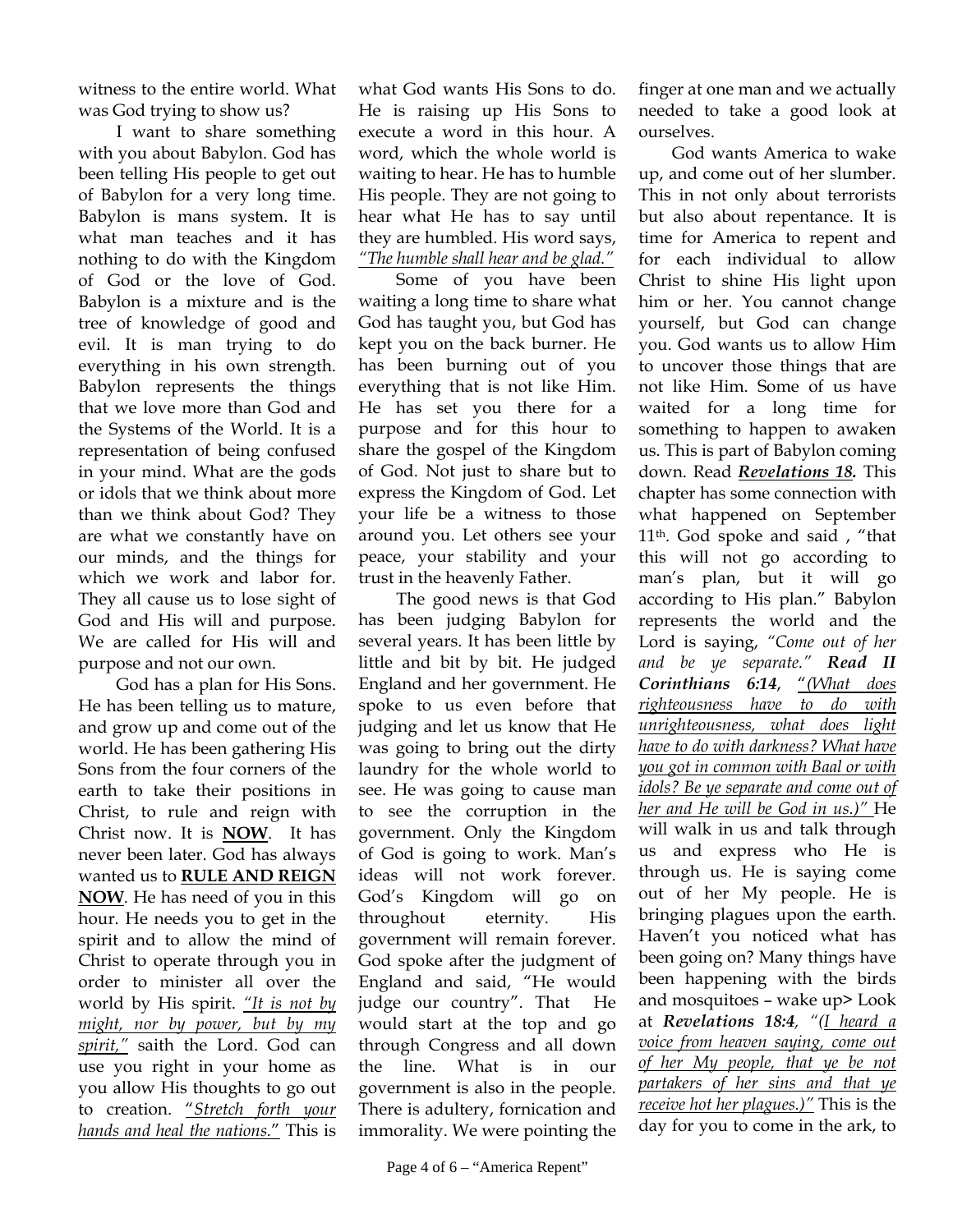abide in Christ, and to stand in the holy place. It is a time to put on the whole armor of God and stand in the evil day and having done all, stand. In *Revelations 18:5, "(Her sins have reached unto heaven and God hath remembered her iniquities.)" Verse 7,* "*(How much she hath glorified herself, and lived deliciously, so much torment and sorrow give her for she saith in her heart, I sit a queen, and am no widow and shall see no sorrow.)"*

America has been in a slumber, thinking that we would never have anything like September 11th. *Revelation 18:9,* "*(The kings of the earth who have committed fornication and lived deliciously "(*kings are those who have authority and or rulers in the world)" *with her, shall bewail her and lament for her when they shall see the smoke of her burning.)" Verse 10, "(standing afar off for the fear of her torment, saying Alas, Alas the great city Babylon that mighty city, for in one hour is thy judgment come*.)" *Verse 11,"(and the merchants of the earth shall weep and mourn over her, for no man buyeth their merchandise anymore.)*" God is creating a new heaven and a new earth; a new day is dawning. A new world is being issued in and that is the Kingdom of God. See *Revelations 18:14,* '(*and the fruits that thy soul lusted after are departed from thee, and all things which were goodly are departed from thee and thou shall find them no more.)" Verse 15, "(The merchants of these things which were made rich by her, shall stand afar off for the fear of her torment, weeping and wailing.)" Verse 16,"(and saying alas, alas that great city that was clothed in fine linen and purple and scarlet, and decked with gold and precious stones and pearls.)" Verse* **17**, "(*for in one* 

*hour so great riches have come to naught and every shipmaster and all the company in ships, and sailors and as many trade by sea, stand afar off)" Verse 18,"(and cried when they saw the smoke of her burning, saying what city is like unto this great city.)"*

When the terrorist attack happened in New York, everybody forgot about material things. They were just thinking about their loved ones. I met a woman who was in one of those buildings that collapsed. She was in the bathroom and when she came out there was no one there. She said it frightened her. Everyone had run out. She heard the voice of the Lord. He spoke to her and said leave now. She thought about her purse and the \$600.00 with her driver's license. Again the Lord said, "Leave NOW and told her to let it go." She obeyed and her life was saved. The compassion of America came forth. There is such goodness in God's people. There is goodness in America and we must focus on that goodness. We must learn that there is no color, no race, no Jew or Gentile in the Kingdom of God. We need to love one another for all of this is for God's purpose and for His glory. God knows exactly what He is doing. I am twenty miles from the Pentagon, and my house shook when the attack and explosion occurred. I was talking on the phone with my son because we each saw the New York attack on TV. I had said "it will hit here in Washington DC also." We had no more spoken those words, when there was an explosion at the Pentagon.

 God is shaking everything that can be shaken. He is shaking

the heavens and the earth. That is in *Hebrews 12:26*, "*(He is shaking everything that is not like His Kingdom and does not represent His Kingdom.)"* When God is finished the only thing that will remain is His Kingdom and it shall not be removed. This is why you need to have the Kingdom of God established in you. In *Revelations 19:1,* "*(I heard a great voice in heaven saying Alleluia: Salvation and glory, and honor and power unto the Lord our God. Verse 2, "(for true and righteous are His judgments for He hath judged the great whore, which did corrupt the earth with her fornication and hath avenged the blood of His servants at her hand.)" Verse 3, "(and again they said, Alleluia and her smoke rose up forever and ever.)"* The Father is telling us that this is a time of rejoicing, a time of worship and praise.

In *Luke 21:25*, Here the Lord said there would be signs in the heavens, moon and the stars and the sun. We have shared with you why there is a hole in the ozone. It is a sign for the whole world to see. It is God's billboard. It is a sign that all that He has spoken has come to pass. In *Luke 21:25*, "*(There shall be signs in the sun and in the moon and in the stars and upon the earth distress of nations, with perplexity; the sea and the waves roaring.)"* The sea is humanity and the thoughts are roaring in their minds, full of fear and worry – wondering what their future holds. We know that God holds the future and that He wants us to live in the moment. We know that we are eternal people and that we will live throughout eternity. We know that death is just the beginning. The only thing that we lose is our body, but our life is throughout